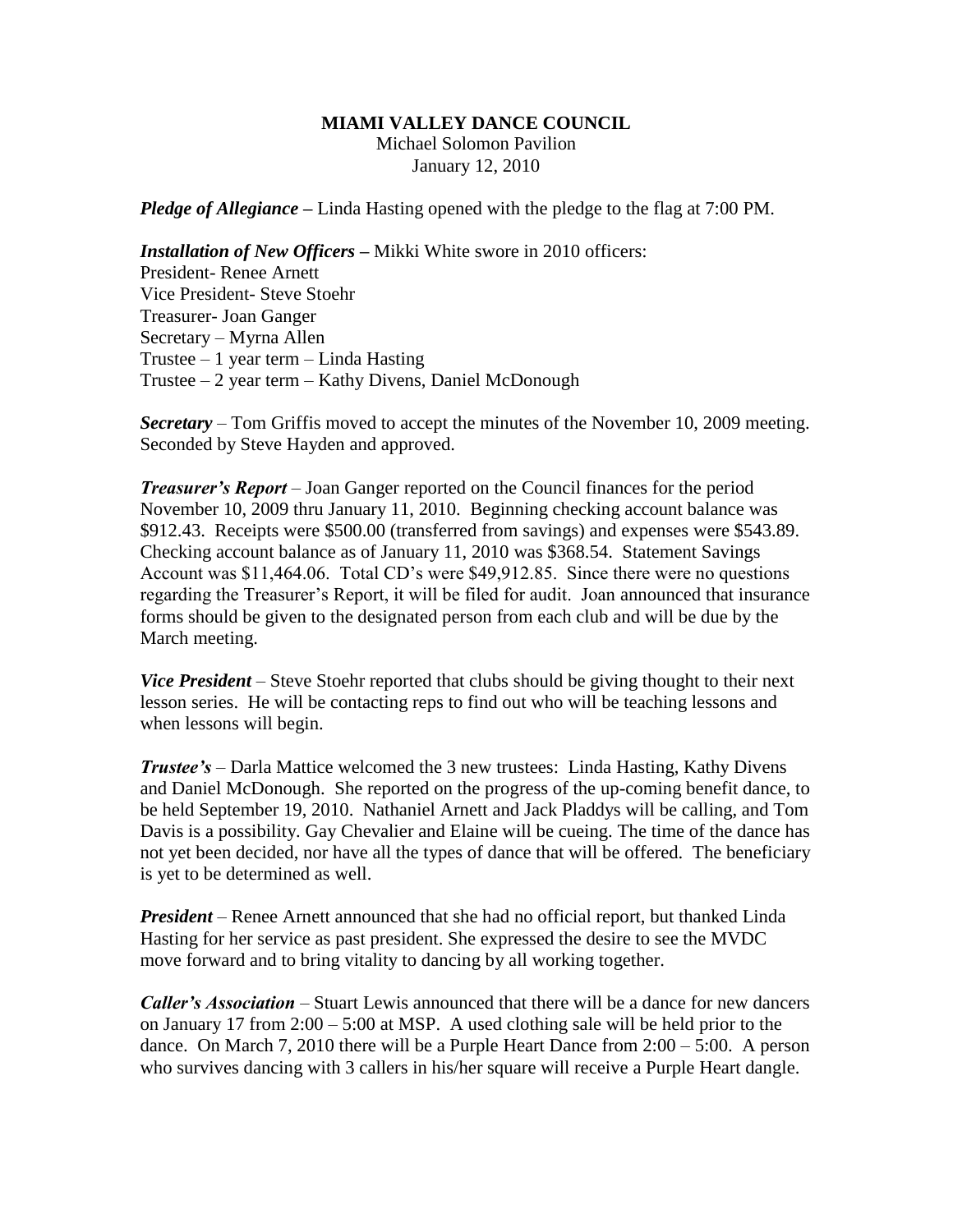# *Award's Chair* – None

*MSP Support Committee* – Ed Cordray gave the Financial Report for November 1 through December 31. Beginning balance was \$28,832.25, with receipts of \$955.00 and expenses of \$5,318.10. Ending balance was \$24,469.15. Ed announced that the MSP floor had been refinished. He had not received any more quotes for new windows. The audit for the MSP budget had been completed and found no major problems. One recommended need for improvement was to make deposits sooner.

# *Hotline* – None

*State Corps* – Steve Hayden announced that only 19 people from the MVDC have registered for the state convention to date, and encouraged others to do so. There are rooms available at the Bertram Center. Check for brochures on the MSP tables. Registration forms are also on-line.

# *Newsletter* – None

*Convention Committee* – Steve Hayden reported that all major positions have been filled. Kathy Divens will be taking on the responsibilities of working with catering services. Ribbons, registration forms and t-shirts are being ordered to have available at this year's state convention. A sample of the chili-pepper material which can be used for Dayton convention dress is available for viewing at MSP. Volunteers are needed to man the publicity booth in Aurora. Linda Hasting is also in need of people to assist with the skit. Most speaking parts will be pre-recorded.

# *Unfinished Business* – None

*New Business* – The president announced that a question had arisen regarding how to set up the chairs at MSP in order to best meet the variety of needs of the home clubs dancing there. The Executive Board met and decided upon a set-up that should be used effective immediately. The south side is to be set up with tables and chairs, while the north side is to be chairs only. Clubs may change the configuration for each of their dances, but furnishings must be moved back to the new set-up as a part of their closing procedures. This set-up will be the guideline until the MSSC can review the decision if they so choose.

The president reported that upon review of the by-laws, several changes were being proposed. These changes would affect the following Articles: Article 1, Section 5 change would affect Treasurer position ; Article 6, Section 3 changes would affect both the number of times the MSSC meets yearly as well as the formation of the committee. After much discussion, it was agreed that there would be another presentation on the proposed changes at the March Council meeting, in which the current by-law articles would be presented alongside the proposed changes.